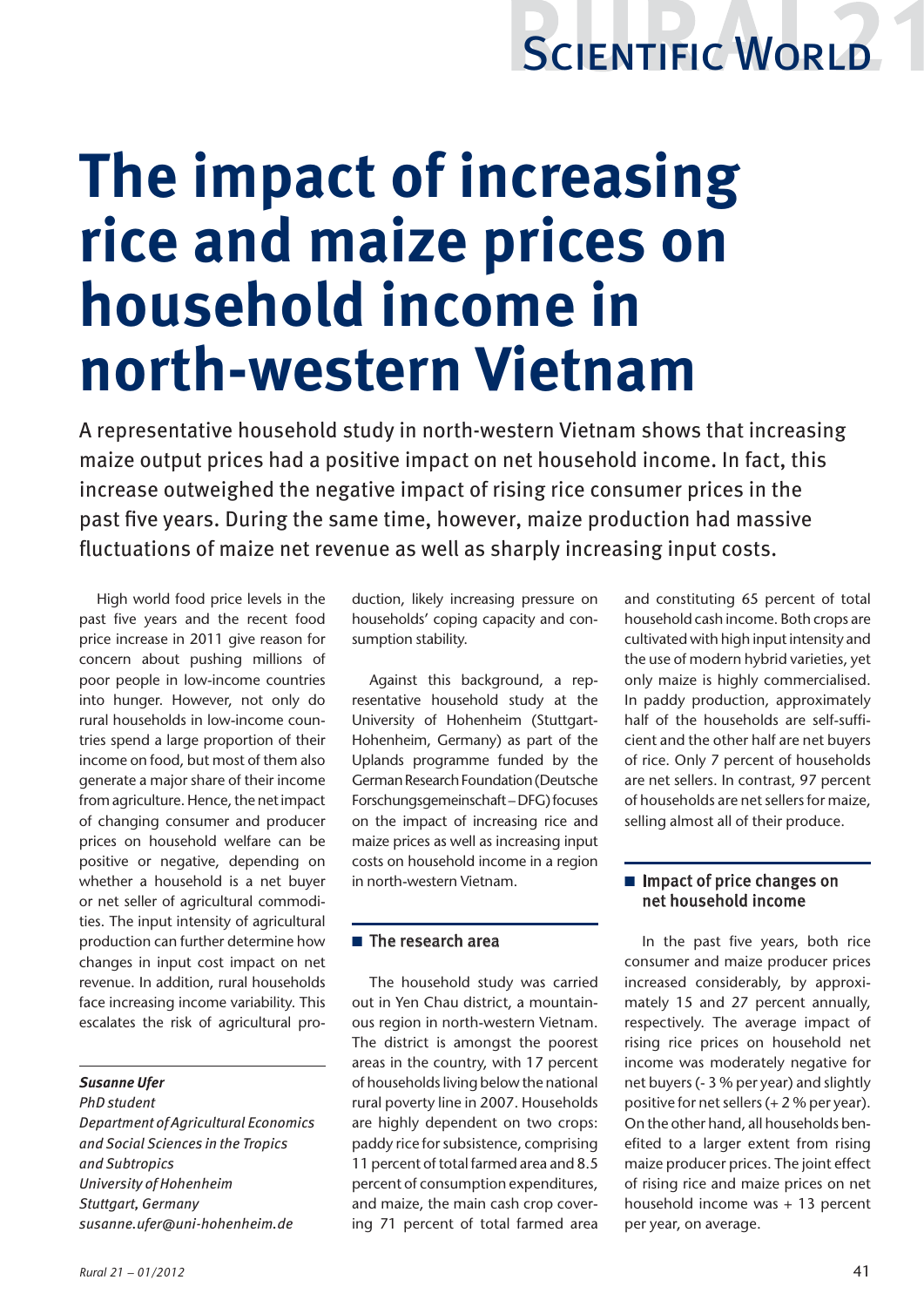# **SCIENTIFIC WORLD**

**Development of input prices, maize output prices, and maize income 2006–2010 (in Viet Nam Dong, VND)**



#### ■ Maize net income development

In assessing the real change of household crop income, the development of input prices is as important as the development of output prices. Since 2006, fertiliser prices increased 10 percent and seed prices 19 percent annually, on average. The hike in input prices was severe, with the largest price leaps occurring in 2008 and 2009. In addition, the steady upward trend in maize prices exhibited a small decrease in 2008. Besides price

changes, maize production was also impacted by regional weather events, such as a major drought in 2010. Consequently, net maize income in real terms was highly volatile, with a rise of about 84 percent in 2007 and a decrease of 18 percent the year after. However, even with a strong increase in input prices, maize price development in most of the years since 2006 has been sufficient to either keep net maize income at the same level or to even improve net maize income year by year (see Figure).

#### ■ Household response

How did households cope with this volatile income? For households with low consumption and with limited access to insurance mechanisms, as is common in low-income countries, price shocks can lead to a depression in consumption if they are not mitigated by coping strategies. Hence, the impact of the 2008 maize income shock on household consumption expenditures in the post-harvest period was analysed. The analysis did not find a negative impact from the shock on household consumption expenditures. On the contrary, households were able to increase their consumption expenditures compared to the previous year. The most likely explanation is that the decline in income in 2008 cannot be understood as a shock to households given the large maize income increase the year before (2007), but rather

*Most of the rice crop is consumed by the farming household.*